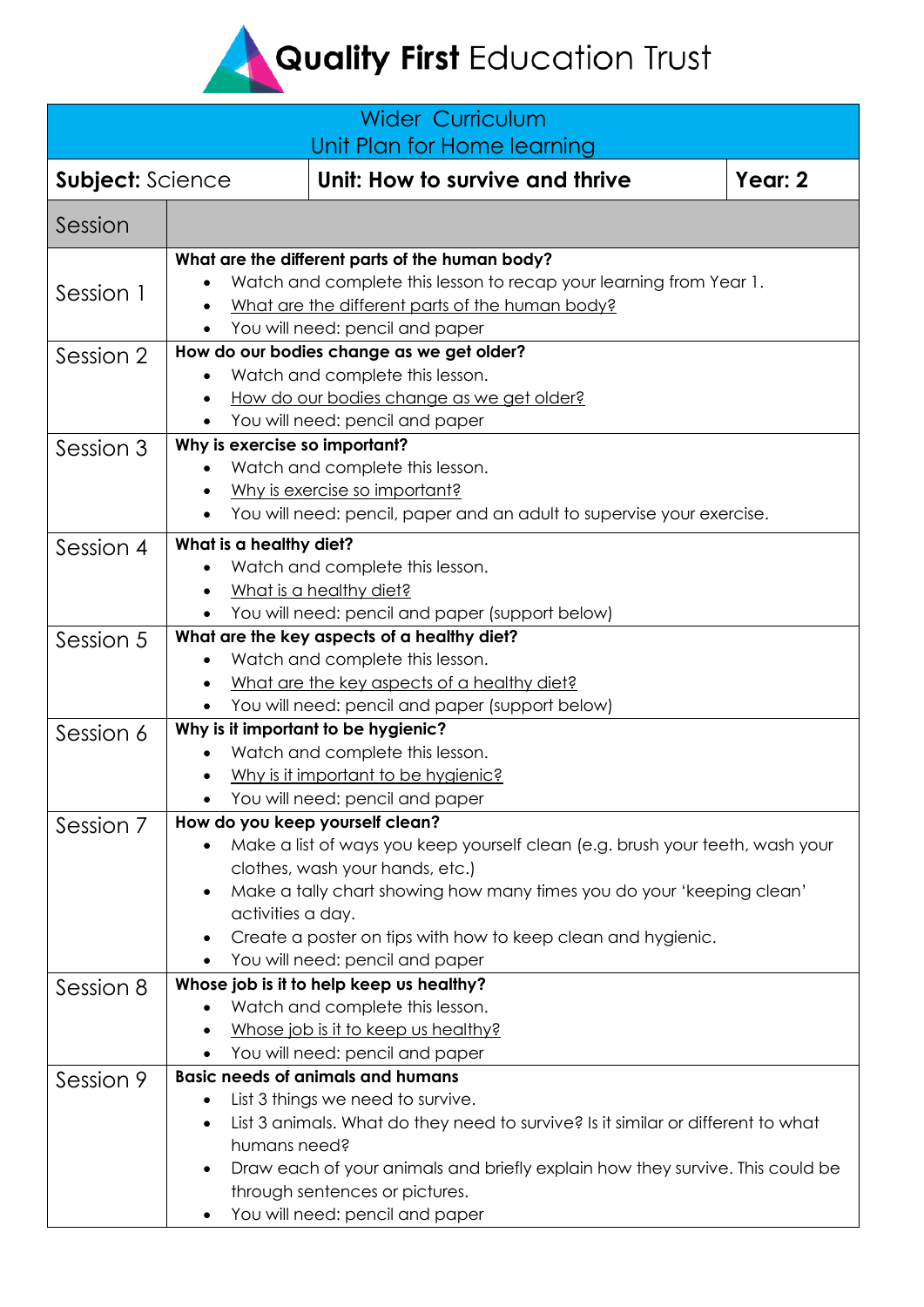| Session | How do offspring look like their parents?                                                      |  |  |
|---------|------------------------------------------------------------------------------------------------|--|--|
| 10      | Watch this clip all about adult animals and their offspring.<br>$\bullet$                      |  |  |
|         | List as many animals and their offspring as you can think of in one minute. Time<br>$\bullet$  |  |  |
|         | yourself! For example: Dog and puppy.                                                          |  |  |
|         | Match the animal to their offspring on the worksheet below OR write out the<br>$\bullet$       |  |  |
|         | name of the animal and the offspring name next to it (resource below).                         |  |  |
| Session | How do animals change throughout their life?                                                   |  |  |
| 11      | Complete this quiz to test your knowledge from last week about animals and<br>$\bullet$        |  |  |
|         | their offspring.                                                                               |  |  |
|         | Watch the lifecycle of an animal clip.<br>$\bullet$                                            |  |  |
|         | Choose one lifecycle to create out of the three options (resource below).<br>$\bullet$         |  |  |
|         | Either cut and paste OR draw your own lifecycle to show each stage.                            |  |  |
| Session | How can we keep ourselves fit and healthy?                                                     |  |  |
| 12      | Remind yourself of what we've learnt this unit about how to stay healthy.<br>$\bullet$         |  |  |
|         | Write a letter to patients of a doctor's surgery with tips on how to stay fit and<br>$\bullet$ |  |  |
|         | healthy.                                                                                       |  |  |
|         | Remember to include information about why exercise is important, what a<br>$\bullet$           |  |  |
|         | healthy diet is and why it is important to be hygienic.                                        |  |  |
|         | You will need: pencil and paper                                                                |  |  |
|         |                                                                                                |  |  |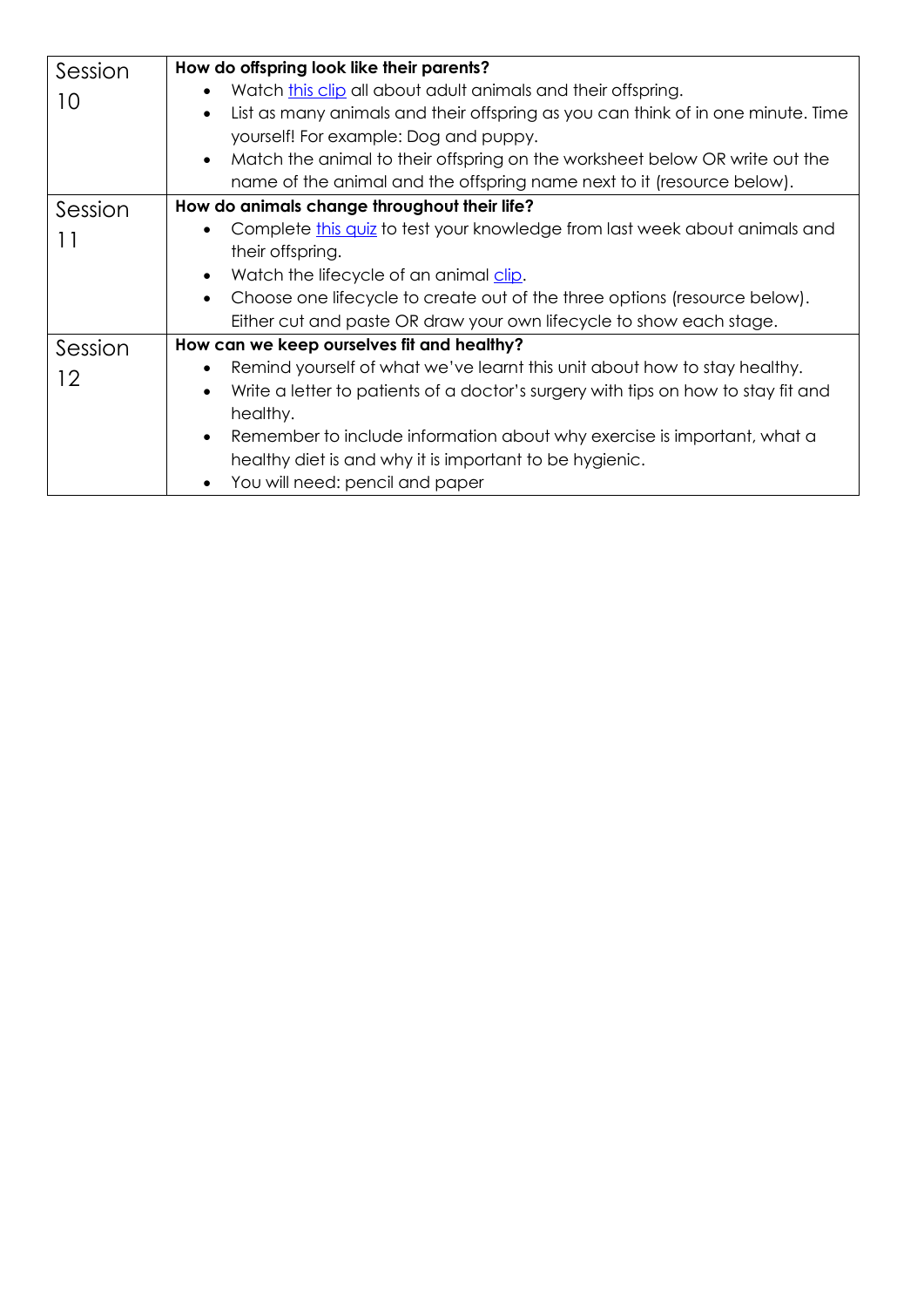### Support session 4 and 5:

# Fruit and Vegetables



# **Choose wholegrain or higher like key includes** the protections of the protection of the protection of the construction of the construction of the construction of the construction of the construction of the construction of

### Beans, Pulses, Fish, Meat and Other Proteins



# Dairy and Alternatives

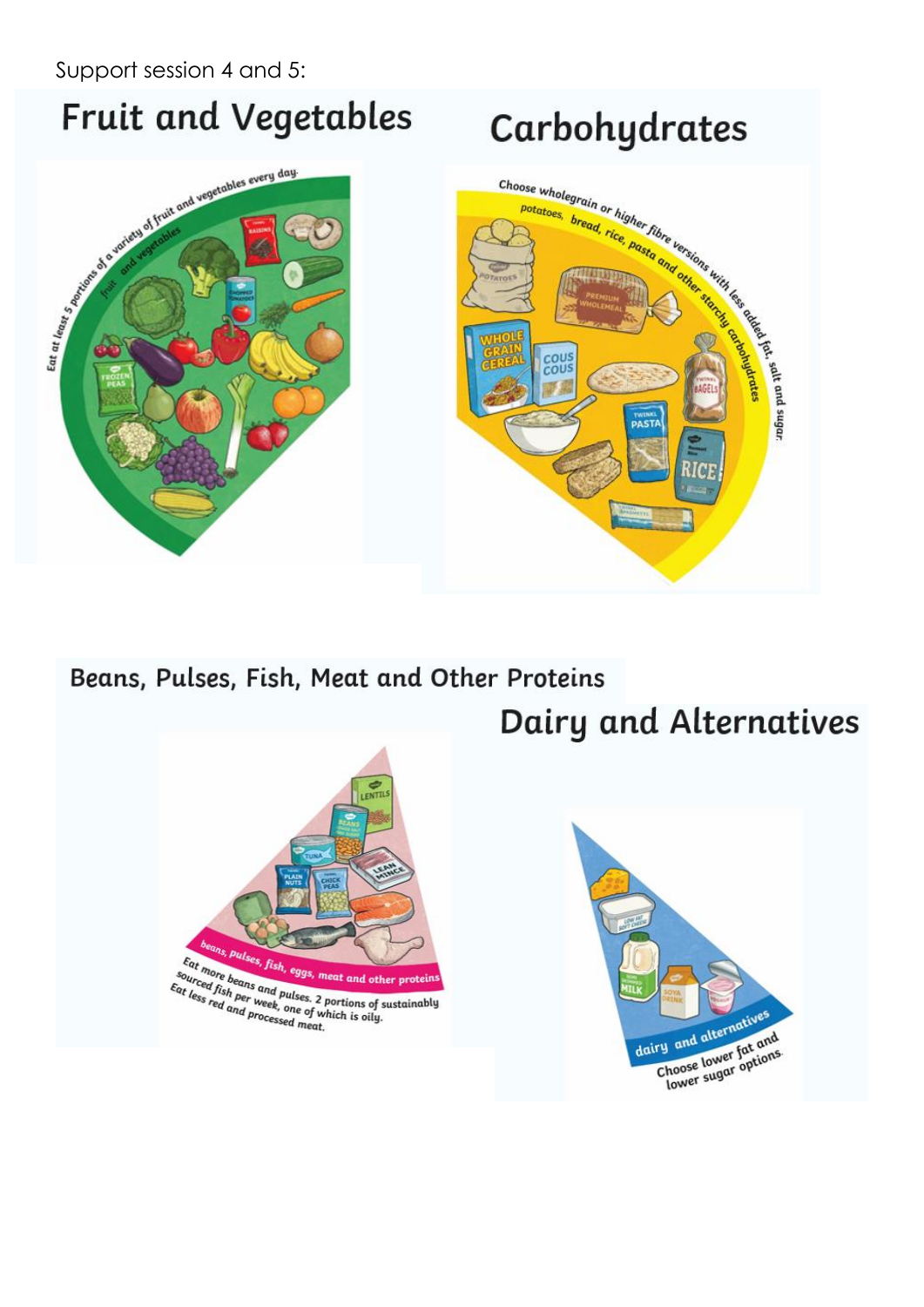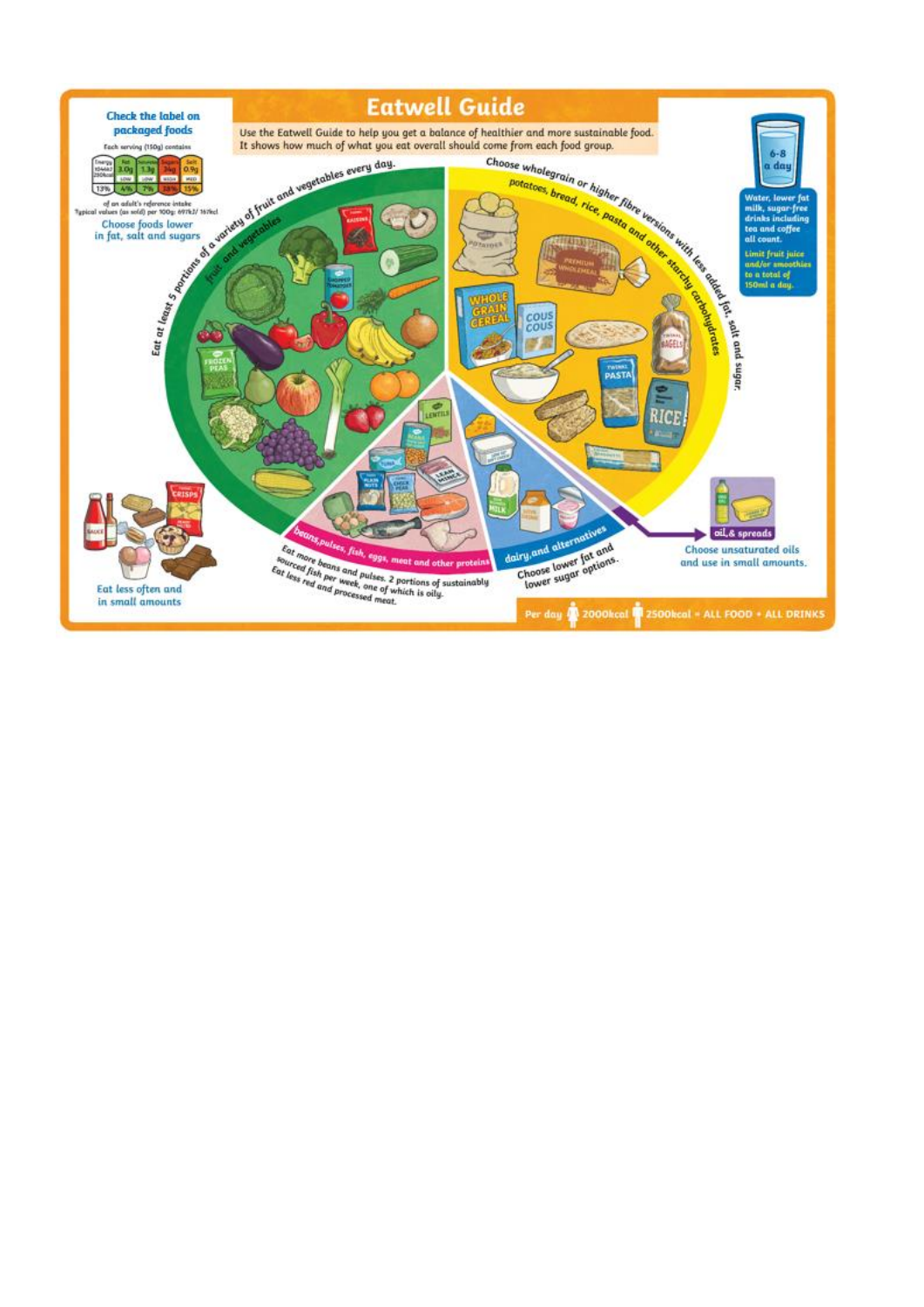### Support session 10:

## **Support Materials Science**



cow



chicken



horse



sheep





chick



lamb



calf



foal

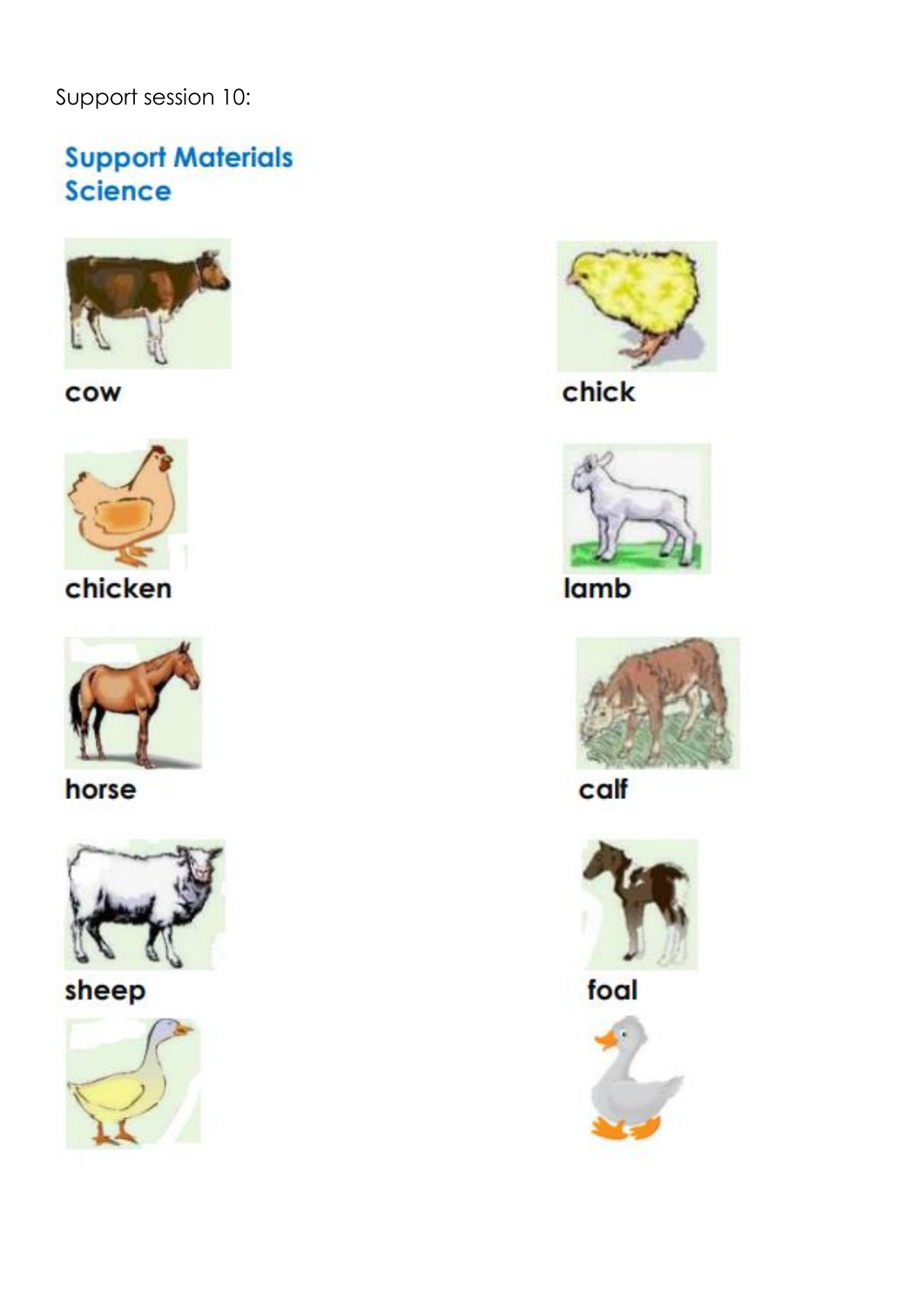# **Resources** Science: Life cycle of a chicken



# Life cycle of a butterfly





Larva (caterpillar)